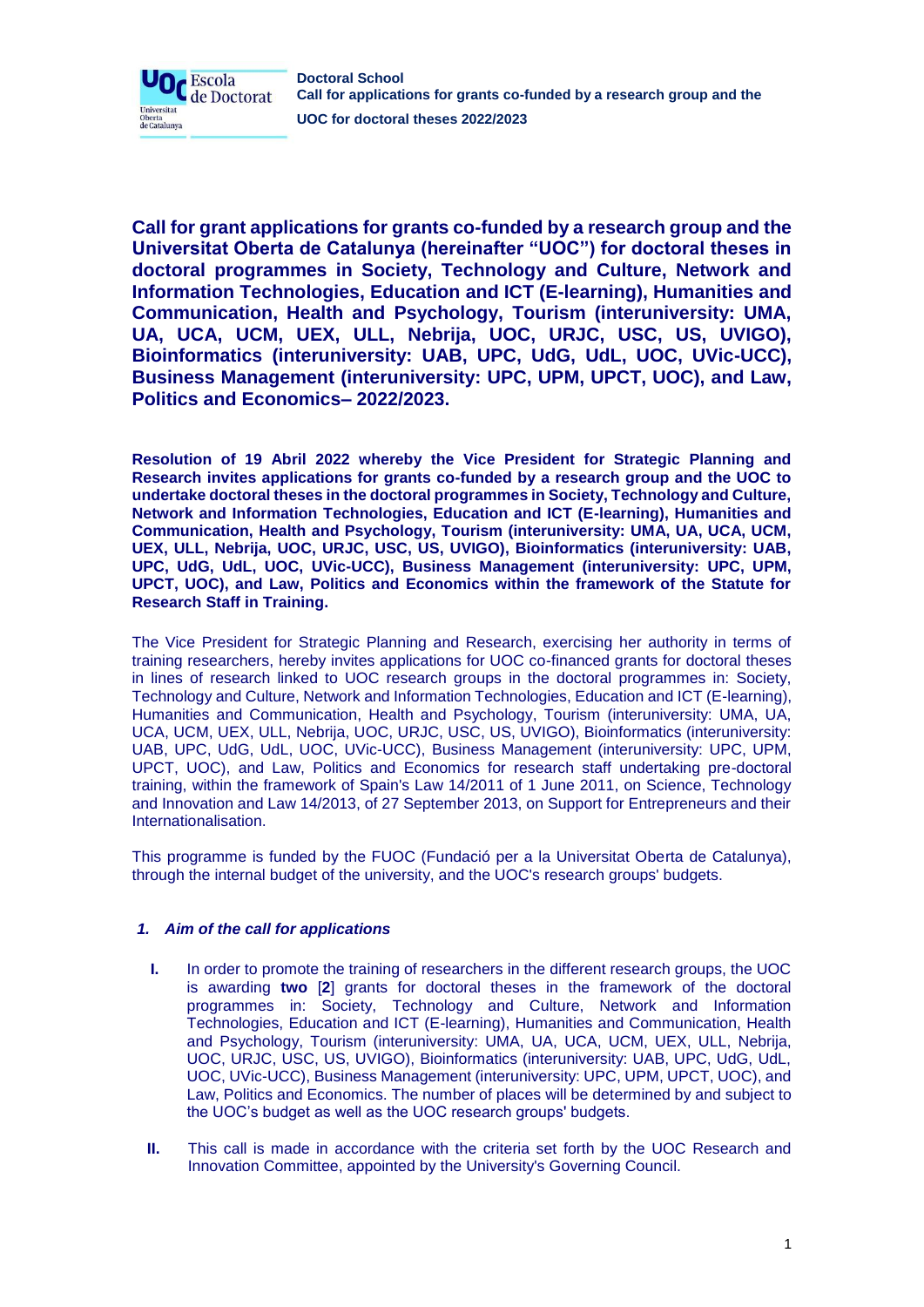

## *2. Programme structure*

- **I.** The UOC grant programme for doctoral theses is regulated by Spain's Law 14/2013, of 27 September 2013, on Support for Entrepreneurs and their Internationalisation, and Law 14/2011 of 1 June 2011, on Science, Technology and Innovation.
- **II.** In accordance with Article 21 of Law 14/2011, UOC grant holders will sign a one-year predoctoral contract, renewable for a maximum of three years. Renewal of this contract requires a favourable report from the programme's Academic Committee and the UOC Research Grants Selection and Evaluation Committee, which assess whether the training and research objectives agreed to by the grant holder are met in the period established.
- **III.** The predoctoral contract will be terminated at the end of the three-year period, if the annual assessment of predoctoral research staff is not passed, when the doctoral degree is awarded (even if the term of the contract has not concluded), or for any other cause covered by law.

## *3. Grant amount and form of payment*

- **I.** Being awarded a grant requires the signing of a one-year predoctoral employment contract, renewable annually, for a gross annual amount of €17,000, which will be taxed in accordance with the legislation in force. This amount will be paid in twelve [12] monthly payments via bank transfer to the account indicated by the trainee researcher. The payments will be made once the employment contract is started.
- **II.** Grant holders with a predoctoral contract will have all those employment and other rights relating to social security deriving from the contract signed with the UOC.
- **III.** The institution will be responsible for the expenses involved in enrolling for the organized research period of the doctoral programme, and also for payment of the qualification certificate only if the thesis has been deposited before the end of the third year of the research grant. The grant includes a final payment of €1,500 gross which is payable if the doctoral thesis has been defended before the end of the third year of the research grant, and so long as the student has obtained the highest academic grade at the thesis defence. This payment will be made to the beneficiary along with the final instalment of the grant for that year.
- **IV.** All the beneficiaries must take into account that the month of August shall not be counted, on considering it to be outstanding, and the evaluation process can take two months to carry out.

# *4. Requirements*

**I.** The potential beneficiaries of a UOC grant co-funded by a research group at the UOC for doctoral thesis include individuals who, at the time of submitting an application, fulfil the access requirements for the organised research period on a doctoral programme at the UOC.

The specific requirements of each doctoral programme can be consulted on the [website](https://www.uoc.edu/portal/en/escola-doctorat/index.html) [of the UOC Doctoral School](https://www.uoc.edu/portal/en/escola-doctorat/index.html) (section Call for Applications / General requirements and Admission requirements).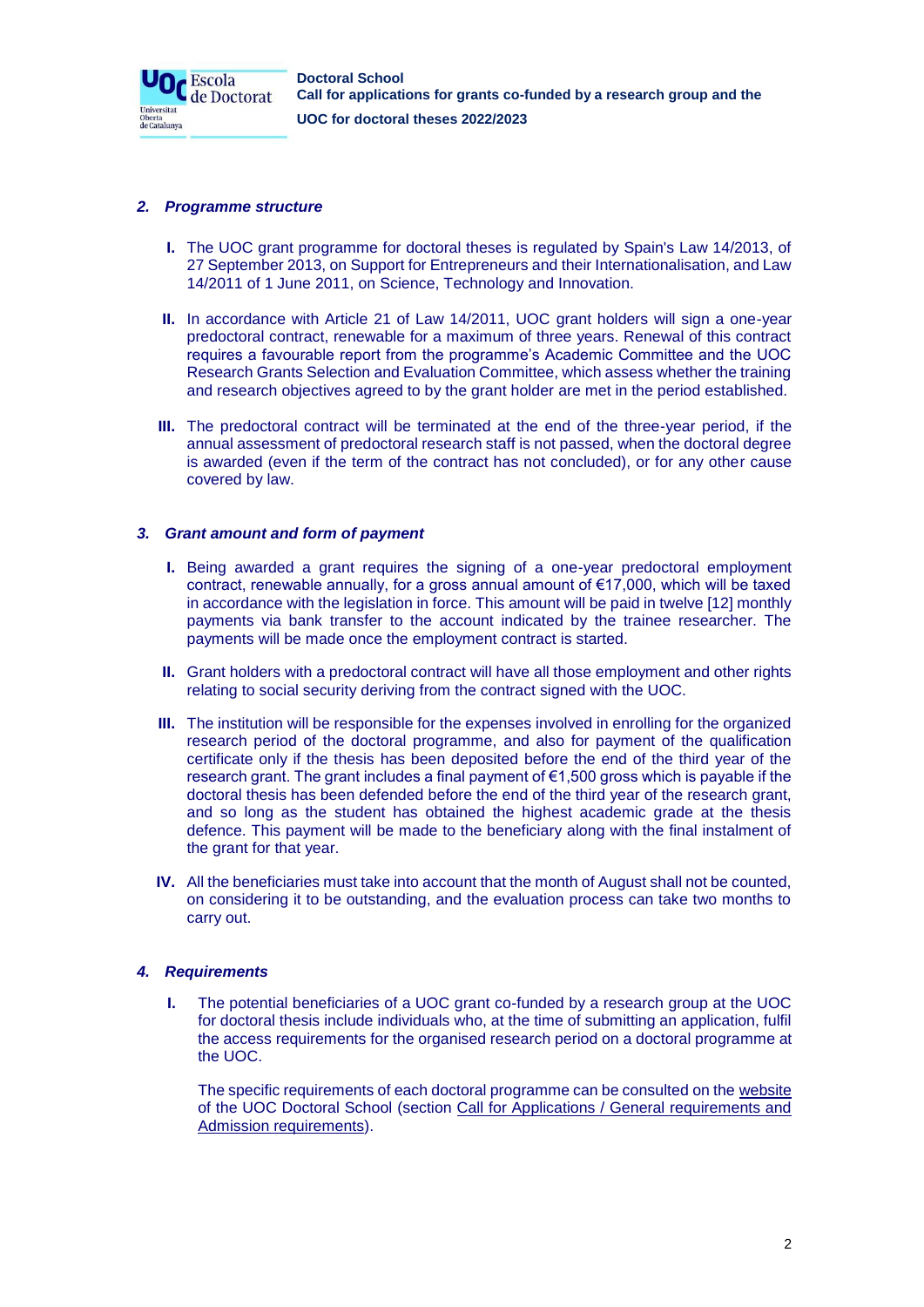

- **II.** The potential grant recipient must have a minimum average academic mark of 6.5 or higher for **bachelor's degree studies or an equivalent qualification** and must not have a doctoral degree.
- **III.** The potential grant recipient must have contacted a UOC research group that endorses and supports their thesis. The application will only be valid if the letter of endorsement from the research group or the researcher is submitted. Proposals should be directed at one of the University's [research groups.](http://transfer.rdi.uoc.edu/en/knowledge-map)
- **IV.** The researcher supervising the thesis must be a UOC staff member who belongs to a UOC research group and must be the lead researcher or a member of the research project, research or transfer agreement or contract that the potential grant recipient is joining or is linked to.
- **V.** In order to be eligible for the grant, the research group in which the candidates will do their thesis must prove that it has a sufficient budgetary availability to co-finance during all the three [3] years contract (the amount to be co-funded is the company cost of the grant). For this reason, they must present a statement signed by the leader of the research group accrediting this circumstance. (*See section 5. Documentation to be presented*).

Candidates who apply and do not meet this requirement will be automatically rejected from this call.

As a preliminary step to the evaluation of the application, the UOC's Research and Innovation Area (ARI) will validate the content of this document. In the event that the content of the research group's statement cannot be confirmed by the ARI, the application submitted will be automatically discarded from this call.

**VI.** Each applicant can only submit one application. Likewise, each thesis supervisor can only be appointed as such in one application.

# *5. Documentation to be presented*

The period for submitting applications and the required documentation for candidates runs from **16 May 2022 to 29 May 2022.**

Applicants must complete the grant application and, once signed, send it in digital format to the email address [internal\\_grants\\_ri@uoc.edu,](mailto:internal_grants_ri@uoc.edu) with the subject line "**SOL\_PREDOC\_COFUNDED\_2022 - CandidateName**". The following documents must be attached to the application in electronic format:

- ID card (DNI/NIE) or passport.
- ● **[Signed application form](https://docs.google.com/document/d/11y_48FbozrG2VJRwSfr67CztudhNFWFg/edit)**
- **[Attached document](https://docs.google.com/document/d/1Wd7gf2kIUPK5t3RaligE-ZEo9YsVwUZT/edit)** (CV, thesis objectives and thesis work plan)
- **The academic record of the bachelor's and master's degree studies** must show the date on which the degree was obtained and the average mark on a scale of 0-10 (originals and certified copies are not required at this stage). In the event that the academic record of the bachelor's or master's degree studies is not expressed as a mark of 0-10, the academic records must be submitted along with the calculated equivalence statements, in accordance with the current resolutions of the Ministry of Education and Vocational Training on the equivalence of average marks, which are available at this link.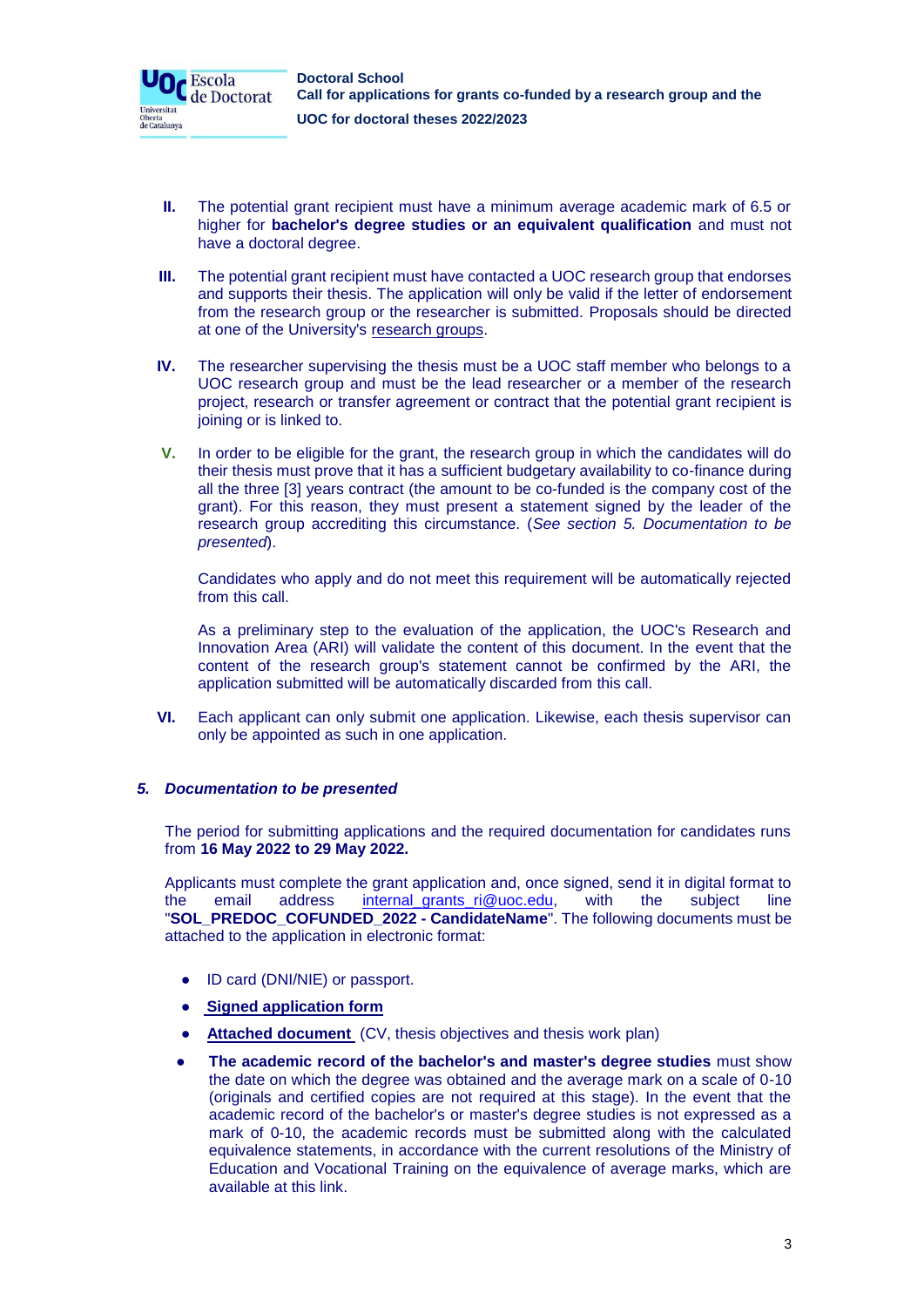

(<http://www.educacionyfp.gob.es/servicios-alciudadano/catalogo/general/20/203615/ficha.html>).

- Applicants who have completed all or part of their bachelor's, *llicenciatura*, engineering, architecture, diplomatura or master's degree studies at centres outside the Spanish university system must submit their academic records along with the **calculated equivalence statements**, in accordance with the provisions of the current resolutions of the Ministry of Education and Vocational Training on the equivalence of average marks, which are available at this link. ([<https://www.educacionyfp.gob.es/en/servicios-al](https://www.educacionyfp.gob.es/en/servicios-al-ciudadano/catalogo/general/20/203615/ficha.html)[ciudadano/catalogo/general/20/203615/ficha.html>](https://www.educacionyfp.gob.es/en/servicios-al-ciudadano/catalogo/general/20/203615/ficha.html)).
- **Declaration signed by the leader of the UOC research group** chosen by the potential beneficiary of the grant, accepting their candidacy, as well as proof of the provision of a sufficient budget to co-finance all the three [3] years contract, specifying the name of the internal or external project in which will be assigned. *(See Annex II)*.

As a preliminary step to the evaluation of the submitted application, the UOC's Research and Innovation Area (ARI) will validate this document.

Any proposal that does not meet the formal requirements (minimum mark on academic record, dates of completion of the master's degree, notice to applicants in case of repetition of thesis supervisors, non-current projects and additional documentation that may be required to make the selection) will be rejected.

**Once the final decision has been published, grant recipients should** immediately apply for admission to the desired programme via the programme [website](https://www.uoc.edu/portal/en/escola-doctorat/index.html)**,** if they have not done so previously.

On the day that the final decision is published, grant recipients must send the documentation required for admission to the doctoral programme in the section *Procedures / For admission to a doctoral programme / How to apply for access.* 

- It is necessary to send the documentation specifically requested for each doctoral programme, which can be consulted on the UOC Doctoral School's [website,](https://www.uoc.edu/portal/en/escola-doctorat/index.html) in the Call for applications section. When sending the documentation, add the keyword #PRIORITY.
- It is necessary to send the **Application form** found on the Virtual Campus, in the section Procedures / For admission to a doctoral programme / How to apply for access.
	- Application form doctoral programme in Business Administration and [Management \(UPC, UPM, UPCT, UOC\)](https://docs.google.com/forms/d/e/1FAIpQLSfCsTxXppULkQjWsJ35HRa3mJgQ1zuwQTNaTNWVpLFWeC2ZzA/viewform)
	- Application form doctoral Programme in Society, Technology and **[Culture](https://docs.google.com/forms/d/e/1FAIpQLSezovUj_1idclN_oweU3XyMfUBzzDT6VWgrVOLwIDU_FLdAAw/viewform)**
	- [Application form doctoral programme in Network and Information](https://docs.google.com/forms/d/e/1FAIpQLSc8wkeptQHlfAJjY-GE141Et-c7AVpX4acRU75YXRwDd_BxTA/viewform)  **[Technologies](https://docs.google.com/forms/d/e/1FAIpQLSc8wkeptQHlfAJjY-GE141Et-c7AVpX4acRU75YXRwDd_BxTA/viewform)**
	- [Application form doctoral programme in Education and ICT \(e-learning\)](https://docs.google.com/forms/d/e/1FAIpQLSehqCNB9mRKD4AgS5I8SJeZDCOQFrStf1s-RGOeMhpX35b2zg/viewform)
	- [Application form doctoral programme in Bioinformatics \(UAB, UPC,](https://docs.google.com/forms/d/e/1FAIpQLSep7VBUNW0sz_ei1Joqr3MT8LlIQDvO2eMbMCX5x1OH63_Shw/viewform)  [UdG, UdL, UOC, UVic-UCC\)](https://docs.google.com/forms/d/e/1FAIpQLSep7VBUNW0sz_ei1Joqr3MT8LlIQDvO2eMbMCX5x1OH63_Shw/viewform)
	- [Application form doctoral programme in Humanities and](https://docs.google.com/forms/d/e/1FAIpQLSd_0InA_KFaZiNL6p2RdBWPXSLbWxka2Wr3XBckdGkuhFyAQA/viewform)  **[Communication](https://docs.google.com/forms/d/e/1FAIpQLSd_0InA_KFaZiNL6p2RdBWPXSLbWxka2Wr3XBckdGkuhFyAQA/viewform)**
	- Application form doctoral programme in Tourism (UMA, UA, UCA, [UCM, UEX, ULL, Nebrija, UOC, URJC, USC, US, UVIGO\)](https://docs.google.com/forms/d/e/1FAIpQLScd0_dmu8UA403ONhwzo6uJU3O7G5SgiTR2e6m1BJDYLtvyJg/viewform)
	- [Application form doctoral programme in Health and Psychology.](https://docs.google.com/forms/d/e/1FAIpQLSd4K8g0naGsieLJZAb8oSqffwTQAaLgTMUbDeuSU2o9xekUEQ/viewform)
	- [Application form doctoral programme in Law, Politics and Economics.](https://docs.google.com/forms/d/1w5IZ1036LNn4F81Gh2Azv5bCeFK_ZEl1Lqwd_lDCwE4/edit)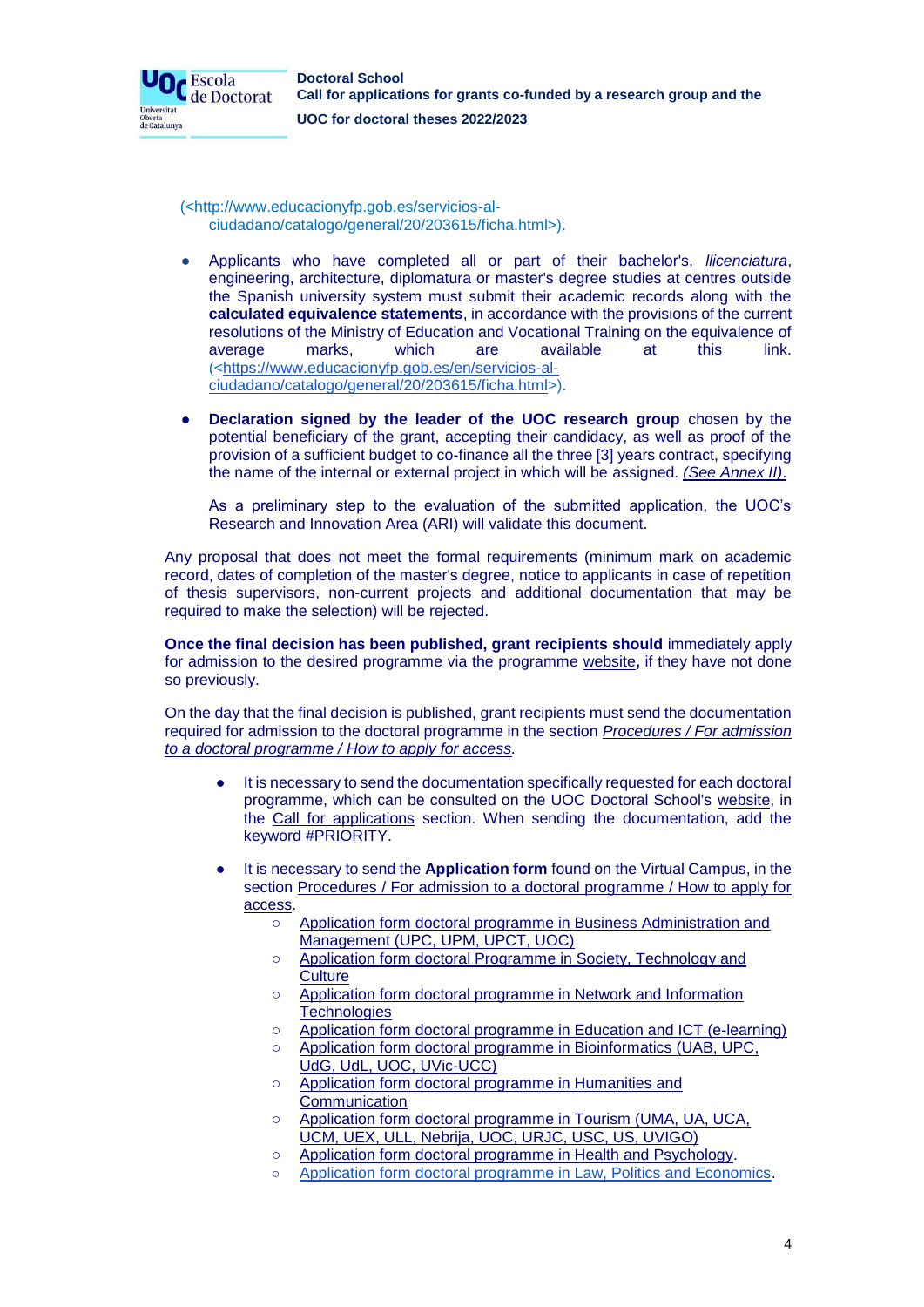

- The academic records of bachelor's, *llicenciatura* or equivalent degree studies: bachelor's and master's degree records. The date the degree was obtained, and the average mark must be stated (originals or certified copies are not required at this stage, only the digital documents). Those who will complete the master's degree in June may submit the enrolment form.
- Applicants who have completed all or part of their bachelor's, *llicenciatura*, engineering, architecture, *diplomatura* or master's degree studies in centres outside the Spanish university system, must submit their academic records along with the calculated equivalence statements in accordance with the provisions of the current resolutions of the Ministry of Universities on the equivalence of average marks available at this [link.](https://www.educacionyfp.gob.es/en/servicios-al-ciudadano/catalogo/general/20/203615/ficha.html)
- Where applicable, a copy of the supporting documents corresponding to exceptional circumstances.

# **6. Selection and Evaluation Committee**

I. The UOC Research and Innovation Committee (CRI) is responsible for evaluating and selecting candidates from a UOC research group who have submitted applications for this call.

The Research and Innovation Committee will assess the candidates in accordance with the **prioritization criteria** established for each edition of this Call, and described in clause seven [**7**]. Selection criteria.

II. The criteria expressly described in these rules will be the only elements considered in the assessment of the candidates. No requirement and/or circumstance not expressly provided for will be assessed or may be submitted within a claim process.

No other personal or individual circumstance of the candidates may be taken into account in the assessment or used as the basis of a claim against provisional awards, decisions and/or assessments made by the Committee.

Applications not submitted within the periods stipulated and not complying with the requirements established in these rules will be automatically excluded. In no case will incomplete applications or the submission of additional documentation and/or information be accepted after the period established in these rules for the submission of applications has ended.

Only applications submitted in due time and form may be assessed. Incomplete applications cannot be admitted or assessed and no additional elements or changes will be accepted once the submission period has ended.

- III. The Committee will decide upon the awarding of grants in a single session, in accordance with the selection criteria established in clause seven **[7]** of this call.
- IV. The Committee may, if it deems it necessary, request the necessary information from the candidates to suggest, expand and / or modify the initial project proposal submitted.
- V. The Committee reserves the right to declare the scholarships vacant and is competent to resolve any issue not expressly regulated in these rules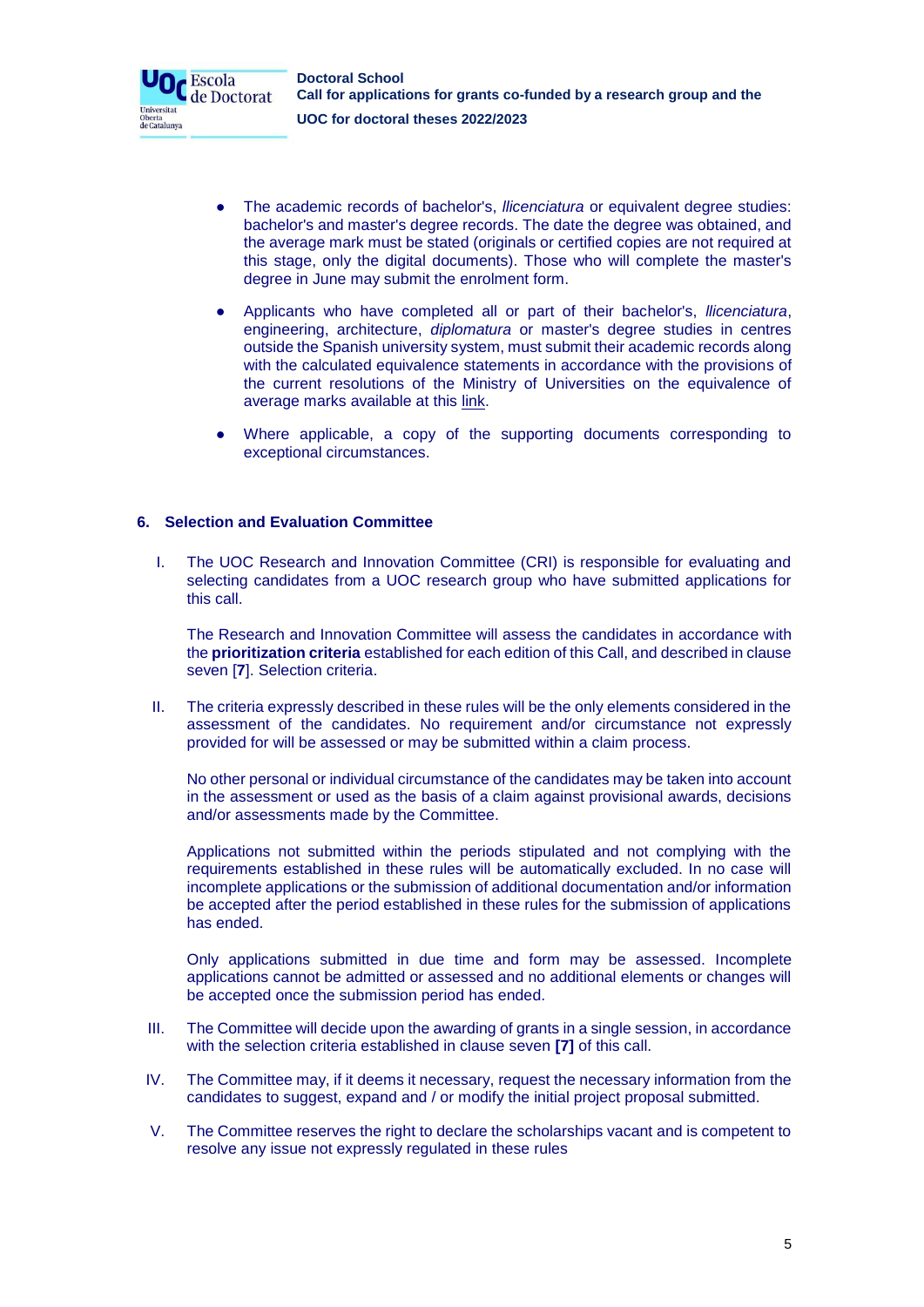

## *7. Selection criteria*

- **I.** To assess the applications, the Committee will take into account the following criteria:
	- 1. The academic excellence of the candidates submitted by a UOC research group (bachelor's degree and master's degree academic transcript).
	- 2. The assessment of the UOC research group that the potential grant recipient will join.
	- 3. The UOC's science policy.

As regards the **previously mentioned specific assessment criteria**, the CRI will assess the applications received on a scale of 0 to 10 and based on the sum of the following criteria:

- **1)** Weighted average mark of the **academic record** of the potential recipient submitted by a UOC research group **(maximum four [4] points)**.
	- 1.1. The average mark for the bachelor's degree studies or equivalent qualification is worth 80%.
	- 1.2. The average mark for master's degree studies is worth 20%.
	- 1.3. If admission to the doctoral programme is granted without needing to take master's degree studies, then the average mark for the bachelor's, official *llicenciatura* or engineering or architecture degree studies is worth 100%.
- **2)** The assessment of the **UOC research group** that the potential grant recipient will join **(maximum three [3] points).**

The research and innovation (R&I) activity of the research group will be assessed in accordance with the following:

- 2.1. Up to a maximum of ten [10] points will be awarded if all the members of the group (only taking into account UOC members) have an active six-year research period or equivalent status (Catalan Institution for Research and Advanced Studies - ICREA, European Research Council - ERC, accredited and recognized international excellence). In the event that there are no members with any such status active, the score is 0 points. In all other situations, a proportional score will be applied (9 points if 90%, 8 if 80%, and so on).
- 2.2. Up to a maximum of ten [10] points will be awarded for the social impact of the research measured by the number of doctoral degree holders contributed to society. As such, supervisors of theses that have been defended in the last ten years will be taken into account. 10 points will be awarded if all members of the group (only taking into account UOC members) have supervised a thesis in this period and 0 points if no member has done so. In all other situations, a proportional score will be applied (9 points if 90%, 8 if 80%, and so on).
- 2.3. Up to a maximum of ten [10] points will be awarded for obtaining projects in competitive calls. Only UOC projects in which they act as a research member or lead researcher or those in which they lead a work package of an international project (such as Erasmus+ or Horizon Europe) will be taken into account.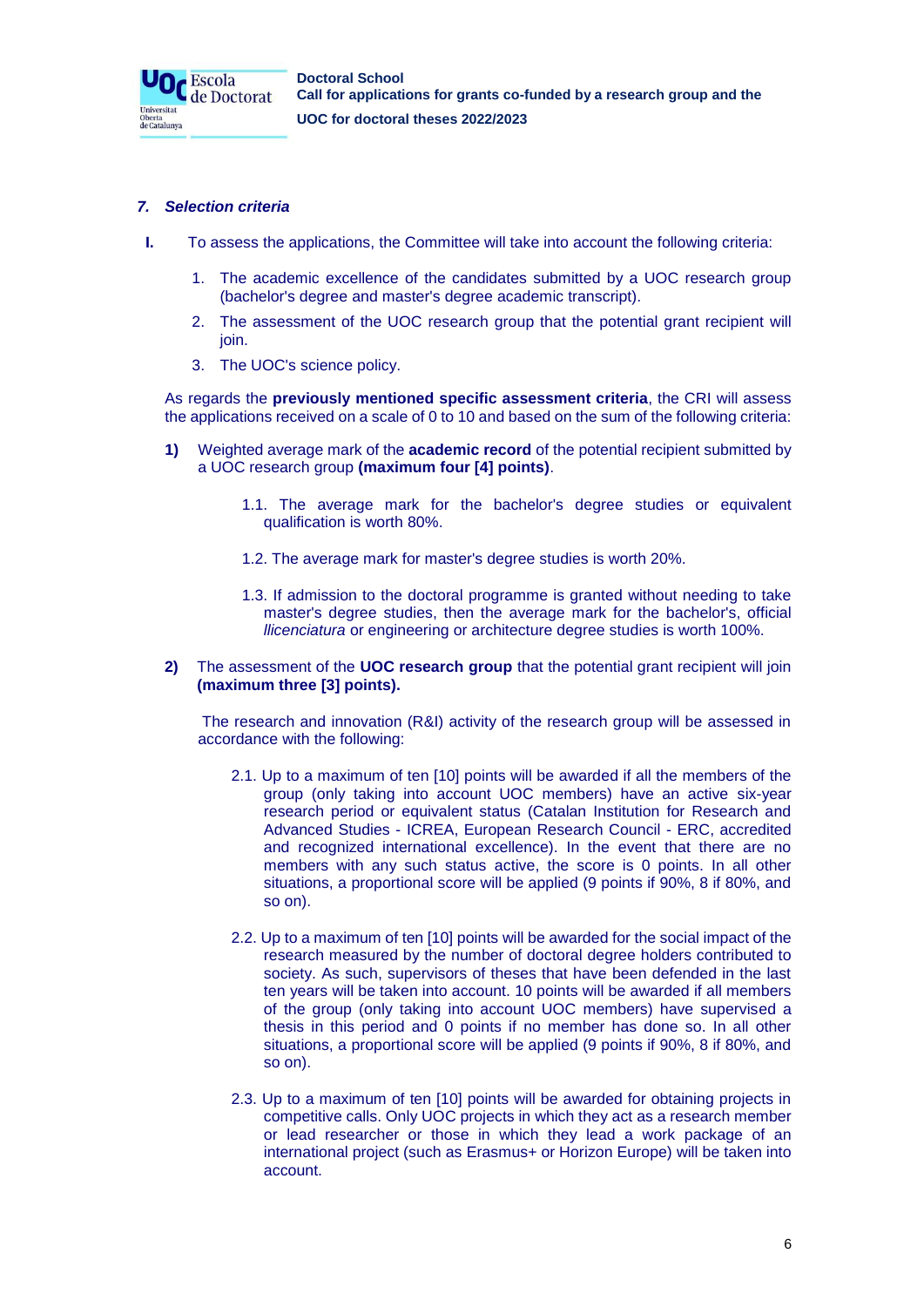

Ten [10] points will be awarded if all members of the group (only taking into account UOC members) have led projects under the above terms and zero [0] points if no member has done so. In all other situations, a proportional score will be applied (9 points if 90%, 8 if 80%, and so on).

The assessment of all these merits will exclusively take into account the information in GIR about the mentor and the research group at the end of the application submission period. Merits not correctly included in the GIR will not be considered.

## 3) The UOC's **science policy (maximum three [3] points).**

The score for research contracts or agreements will be awarded on the basis of the following criteria:

- $\circ$  Three [3] points: If the lines of research of the project that the applicant will join correspond to any of the following UOC priority lines of research: **Network Society, e-Learning Research and Digital Health.** For this prioritization, only the project's line of research will be taken into account, regardless of whether the research group that the applicant will join belongs to a faculty or to one of the UOC's research centres.
- $\circ$  Two [2] points: If the lines of research of the project that the applicant will join correspond to the **priority lines of research of the UOC's current strategic plans**.
- o Zero [0] points: If the lines of research of the project that the applicant will join do not meet any of the above criteria.

# **II. Calculation of the final score**

The order of priority of applicants will be established by adding the score obtained in the above three sections, according to the following formula:

Final score = 
$$
(80\%A+20\%B)/10*4+C+D
$$

Where:

**A** is the average mark for *llicenciatura*, bachelor's or *diplomatura* degree studies (0- 10)

**B** is the average mark for the master's degree studies (0-10)

- **C** is the assessment of the research group that the applicant will join (0-3)
- **D** is the assessment of the science policy (0-3)

If master's degree studies are not used, the formula will be:

Final score =  $(A/10)^*4+C+D$ 

The final score is given on a scale of 0 to 10.

The rules for applying the selection are as follows:

- Applicants will be ranked according to their score.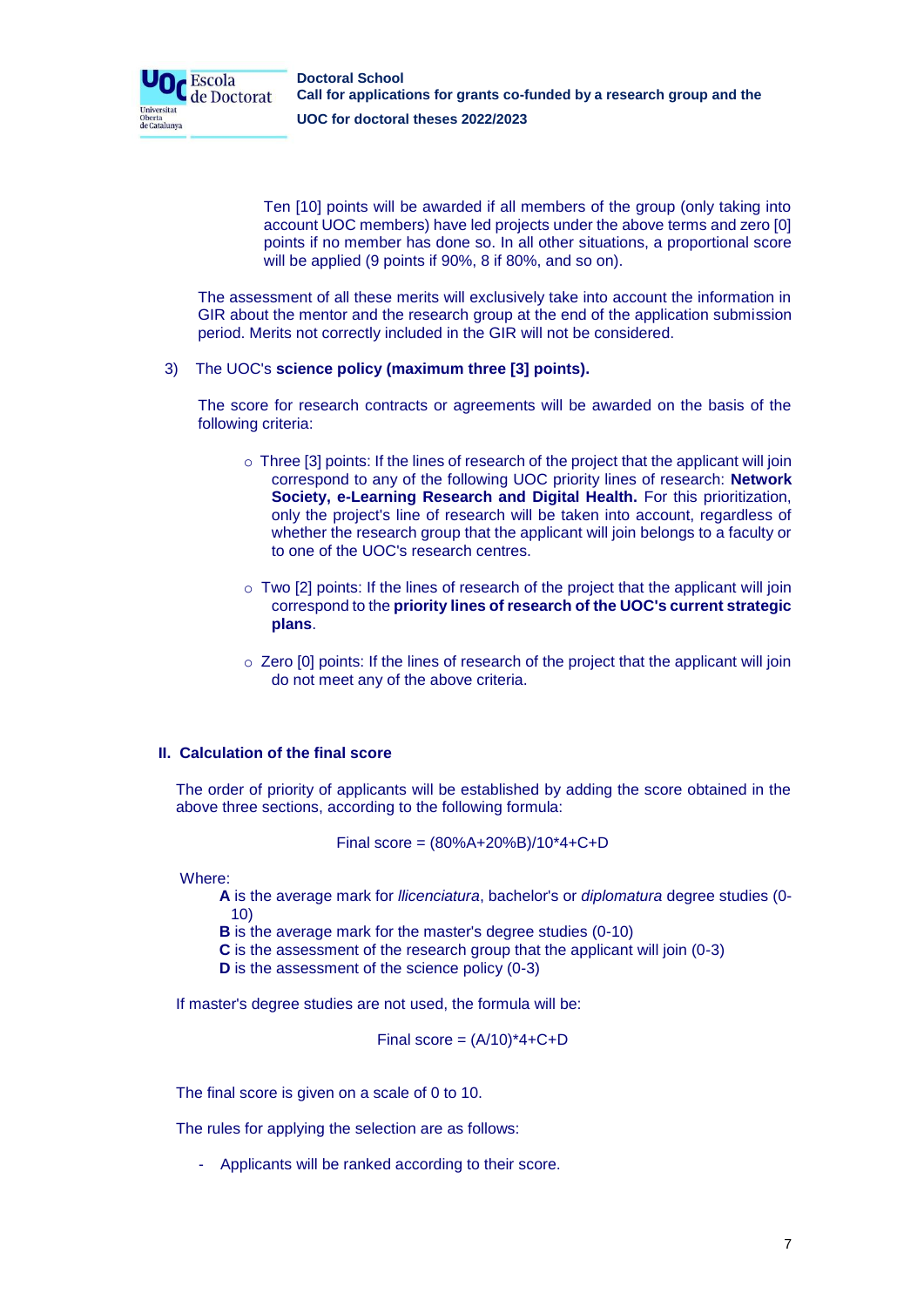

- The score criteria will be applied using data from the last day of submitting applications.
- If two applicants have the same score, the applicant with the higher average A mark will have priority.

# *8. Provisional selection of candidates*

The provisional selection of the candidates approved for the grant will be published on [the](https://seu-electronica.uoc.edu/portal/ca/seu-electronica/tramits-serveis/tauler-anuncis/index.html)  [UOC's e-Tauler website](https://seu-electronica.uoc.edu/portal/ca/seu-electronica/tramits-serveis/tauler-anuncis/index.html) an[d the UOC's Doctoral School](https://www.uoc.edu/portal/ca/escola-doctorat/index.html) on **6 June 2022**. Notification will be made by means of an email sent to the candidate's address given in the application and publication of the provisional selection on the programme website.

## *9. Appeals*

**I.** All applicants will then have a period for appeals starting from 7 June 2022 **until 9 June 2022.**

**Appeals should be sent to the UOC Research and Innovation Committee (CRI), as a formal letter, through the [internal\\_grants\\_ri@uoc.edu.](mailto:internal_grants_ri@uoc.edu)**

**II.** The UOC Research and Innovation Committee (CRI) undertakes to decide on the appeals received, and the **final selection of candidates** to be awarded a grant co-funded by a research group will be published on the [UOC's e-Tauler website](https://seu-electronica.uoc.edu/portal/ca/seu-electronica/tramits-serveis/tauler-anuncis/index.html) and [the UOC's Doctoral](https://www.uoc.edu/portal/ca/escola-doctorat/index.html)  [School](https://www.uoc.edu/portal/ca/escola-doctorat/index.html) [b](https://www.uoc.edu/portal/ca/escola-doctorat/index.html)efore **16 June 2022.**

### *10. Final selection of candidates*

**I.** The beneficiaries must formally accept the grant within a maximum period of ten [10] days after the final decision by signing a standardized document and submitting the corresponding documentation.

Any beneficiary who does not submit the acceptance of the grant mentioned above within the period stated in the previous paragraph will be considered to have waived the grant.

- **II.** The selected candidates must be able to present, before **25 July 2022**, the documents listed in Annex I of this document.
- **III.** In the event of resignation of any of the beneficiaries, the place will be awarded in descending order to the person who has obtained the highest score and who is on the waiting list, until 1 November 2022.
- **IV.** From the date mentioned above, and in the event that the predoctoral positions where there have been resignations have not been filled with the people on the waiting list, the UOC will publish an extraordinary call.

## *11. Terms and Conditions of Grants*

**I.** The grants awarded are subsidiary to any other equivalent grants from public or private institutions. Therefore, grant-holders will be obliged to apply for equivalent grants from those public or private institutions deemed appropriate by the UOC. The status of research intern with a UOC grant is incompatible with any contractual or statutory commitments that may restrict researchers' abilities to devote themselves fully to research. Nevertheless, the UOC management and the doctoral programme may consider requests to carry out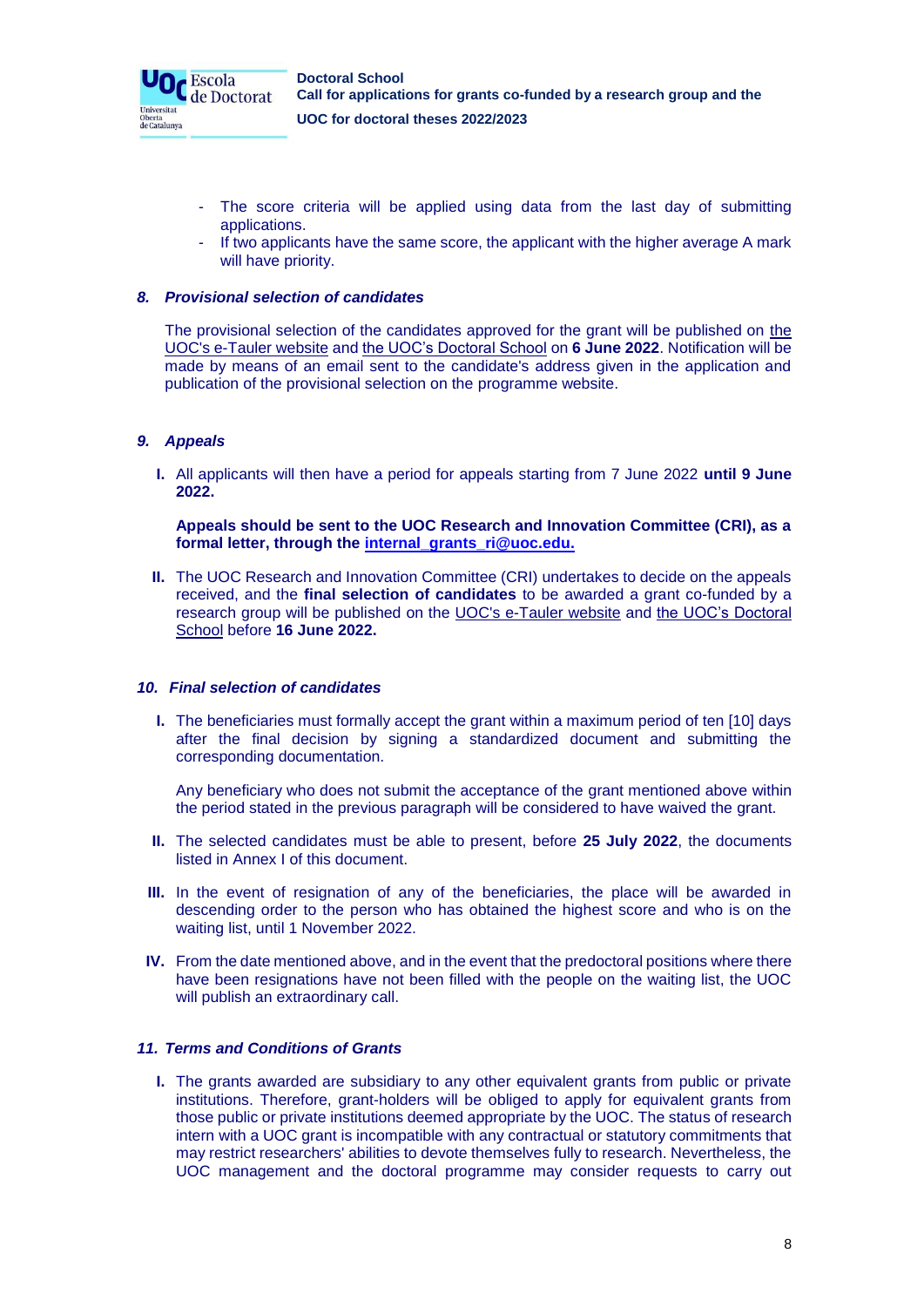

teaching activities (giving courses, presentations, speeches, etc.), collaboration on RDI work or contracted RDI work directly related to the training and research undertaken by the research intern, so long as they are occasional and not regular activities. These activities may not take up more than 60 hours per year.

- **II.** If the research intern receives remuneration from any of the activities mentioned above, this may not exceed 30% of the gross annual sum of the grant.
- **III.** If the teaching activity takes place at the UOC, the research interns will not receive any remuneration additional to the amount paid by means of the grant.
- **IV.** The length of the contract will be extended to cover any period of temporary incapacity, risk during pregnancy or breastfeeding, maternity, paternity, adoption or foster care. The same is true for any other situation covered by law.
- **V.** Trainee research staff will develop their research activities on the Doctoral School premises, wherever these may be. The predoctoral contract for the doctoral programmes –that is, the grant–, will begin on 1 October 2022 and in accordance with the provisions of clause three **[3]** of this call the research interns should join the University centre by 1 October 2022. The start date for non-Spanish students depends on when they receive the permits and documents required to sign the contract.
- **VI.** Grant holders for doctoral programmes have to provide the UOC's Personnel department with the administrative and legal documents required for their employment contract before 20 September 2022: Census Registration in Spain, valid DNI/NIE (Spanish Identity Document/Foreigner Identity Number), Spanish Social Security Number, Spanish bank account number. If the intern cannot provide the documents before 20 September 2022, they will lose their right to the grant.
- **VII.** The research intern expressly authorizes the UOC to make whatever use it deems appropriate of the findings and reports submitted for the grant application or to justify the work carried out (except their publication) and to undertake whatever proceedings may be necessary with the individuals or institutions that may be partially or fully funding the grant awarded.
- **VIII.** However, in accordance with Law 14, of 27 September 2013, on Support for Entrepreneurs and their Internationalization, they may exercise the intellectual property rights deriving from their own research training activities, depending on their contribution, as established in the revised text of the Intellectual Property Act, approved by Royal Legislative Decree 1/1996 of 12 April 1996.

# *12. Rights of trainee research staff*

Without being exhaustive in nature anyone receiving a grant has the right to:

- Obtain the necessary support from the UOC to carry out their research activities.
- Use the services of the UOC and take part in their activities as a whole in accordance with internal regulations.
- Participate in UOC calls for applications for grants.
- Exercise the intellectual property rights deriving from their own research training activities, depending on their contribution, as established by the revised text of the Intellectual Property Act approved by Royal Legislative Decree 1/1996 of 12 April 1996, and the UOC's internal Intellectual Property regulations
- Receive the funding described in clause three [3] "Grant amount and form of payment" of this call.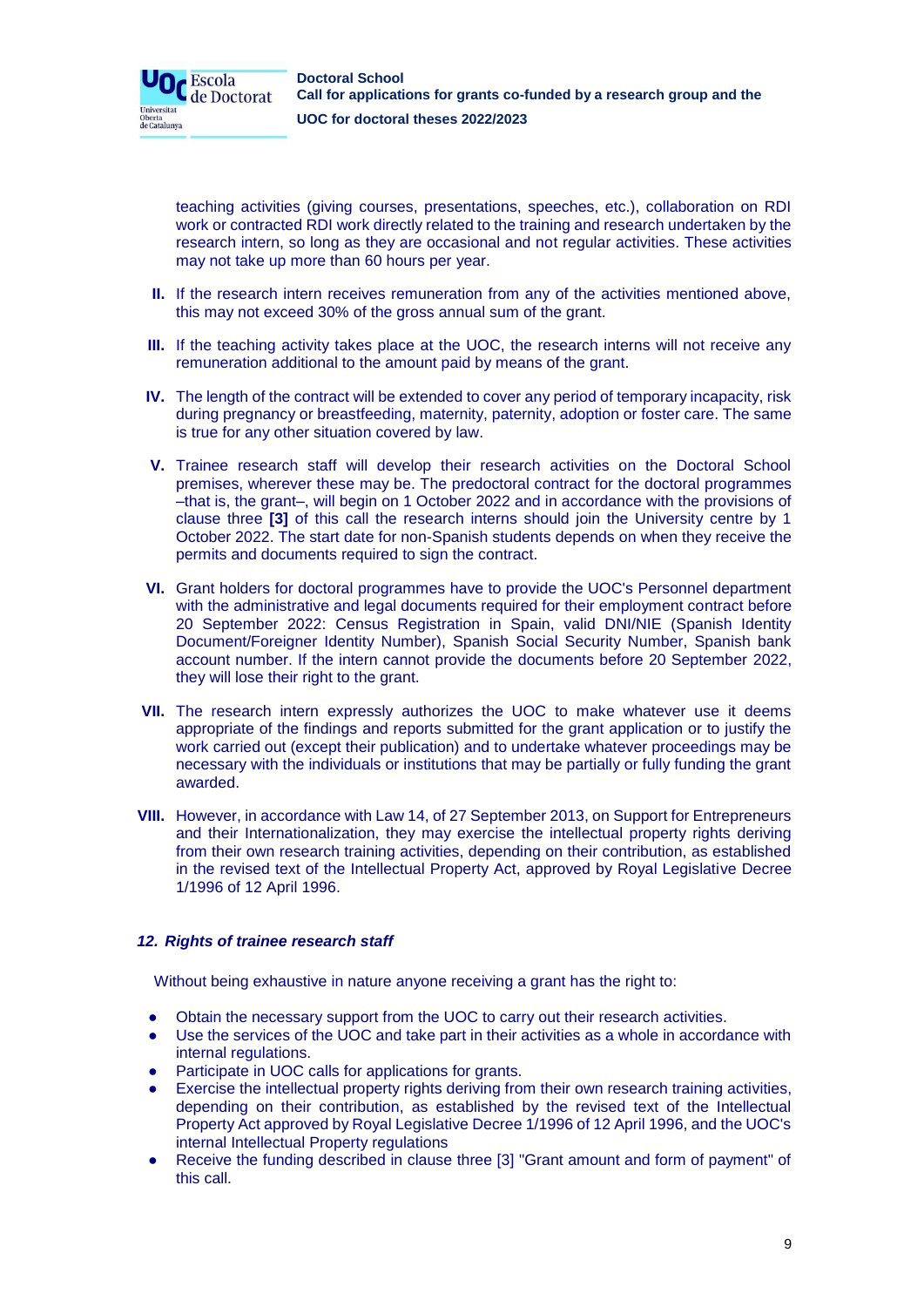

- If budgetary provisions allow, recover the grant in the event of interruptions caused by force majeure.
- Carry out teaching activities, collaborate on RDI work or undertake contracted RDI work subject to the prior authorization of the management of the doctoral programme and in accordance with the requirements set out in this document, and in the current internal intellectual property regulations.
- Make research visits to other centres. In each case, the management of the Doctoral School and the doctoral programme will decide on whether these visits are appropriate and whether this will involve temporarily suspending the grant and hence stopping payments.
- The length of the contract will be extended to cover any period of temporary incapacity; high risk pregnancy; maternity, adoption or foster care; risk during breastfeeding or paternity.
- Full payment of the corresponding grant will be maintained during both the interruption and the recovery period. The extension period will correspond to the amount of time of the interruption.
- Beneficiaries of grants who are non-resident in Spain when the grant is awarded will be entitled to a return journey from/to their country of origin. This journey should be taken in one of the official holiday periods during the grant and is subject to prior authorization from the management of the Doctoral School and the doctoral programme. The journey request may only be sent via JIRA Support UOC */ R&I Expenses / Travel and registration to conferences*, identifying the type of trip in the *Reason for expense* section.
- Beneficiaries of grants who are not resident in Barcelona province when it is awarded will be granted a one-off payment of €600 gross to defray the costs of moving to Barcelona. The applications may only be sent through the GIR Researchers' site. Log in to the link *"Presentació de sol·licitud*" in the call's file.

Once the application has been completed on the GIR tool, the applicant must send a message to the address [internal\\_grants\\_ri@uoc.edu](mailto:internal_grants_ri@uoc.edu) notifying their request.

The grant cannot be requested until the contract with the UOC has been signed. At the time of application, the beneficiary must provide documentary evidence proving the change of address.

The amount of the grant shall be received in the form of a single payment on the FUOC payroll and shall be subject to the withholdings established in applicable regulations.

# *13. Obligations of trainee research staff*

Without being exhaustive in nature, and in all cases in line with the provisions of Law 14, of 27 September 2013, approving the Support for Entrepreneurs and their Internationalization, grant beneficiaries have the obligation to:

- Carry out the research work in accordance with the criteria established by the management of the Doctoral School and the doctoral programme and the Research Group Coordinator from the UOC assigned to the programme.
- Study and pass the training activities included in the personal Training Plan.
- Carry out regular research at the Doctoral School facilities without prejudice to any temporary stints that may be necessary during the course of this activity in other higher educational centres or research centres and any travel undertaken for fieldwork and to disseminate the research work.
- Apply for Grants for the [recruitment of early-stage research staff \(FI\).](http://agaur.gencat.cat/en/beques-i-ajuts/convocatories-per-temes/Ajuts-per-a-la-formacio-i-contractacio-de-personal-investigador-novell-FI-2018?evolutiuTramit=1) The beneficiaries of these grants will receive the salary stipulated herein, and will need to renounce the UOC grant.
- In any written documents deriving from the research work undertaken, state their affiliation to the University with the expression "With the support of a doctoral grant from the UOC".
- In addition to the training activities that are a required part of the doctoral programme: attend and participate in the doctoral and group research seminars, and attend and take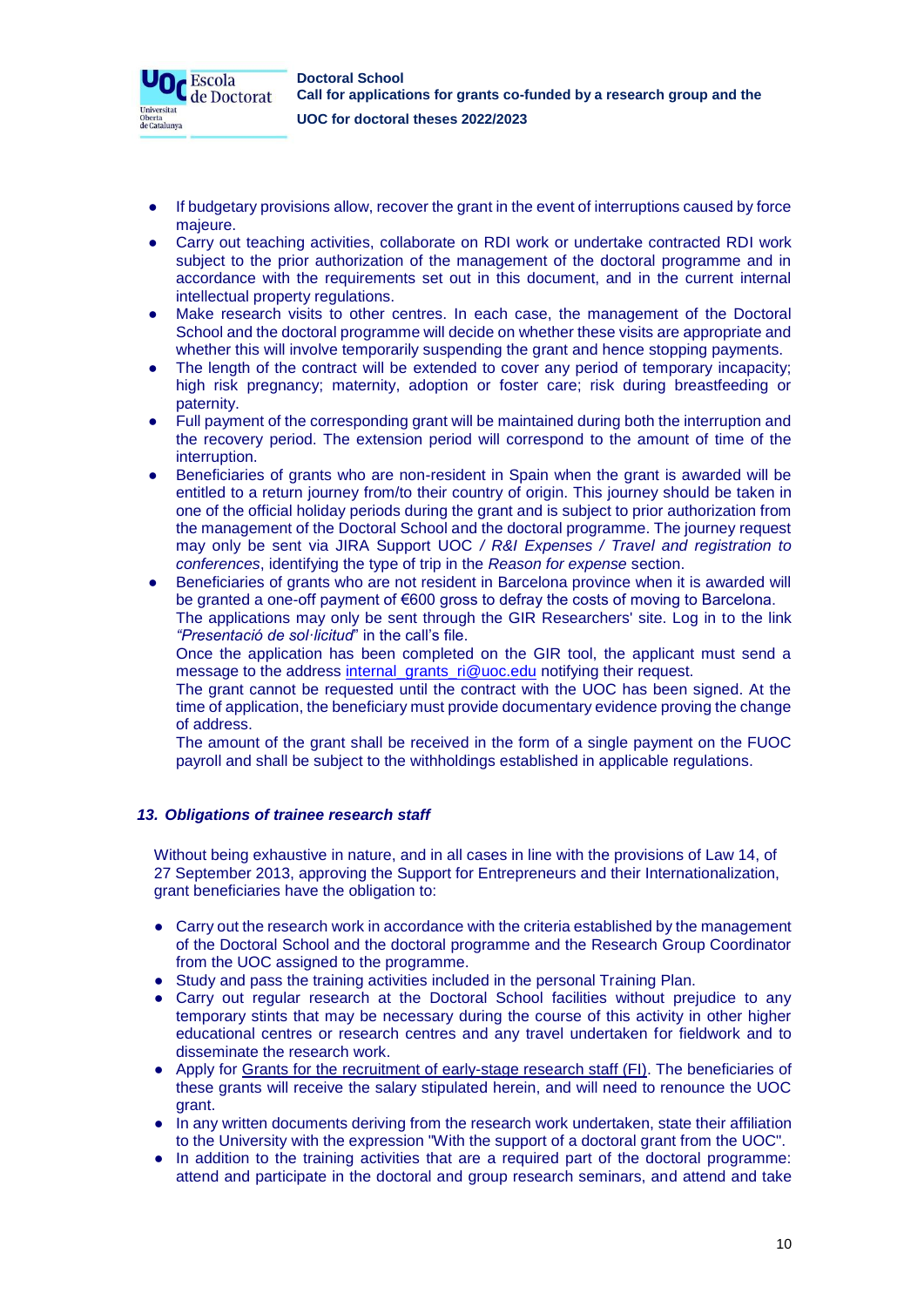

advantage of the research seminars, workshops and other activities organized by the UOC for research personnel, as well as any initiatives organized or facilitated by the UOC to enhance their training or to promote their integration in the university community and the host country.

- Integrate in the scientific community of the Doctoral School in particular and the UOC community in general in the spirit of scientific collaboration.
- In the year prior to joining the doctoral programme they should have taken the necessary steps to apply for and obtain from the State or any other public or private institution any grants or subsidies to which they may be entitled (due to their personal circumstances or activity) to pursue these doctoral studies, or otherwise undertake these procedures during the first year of the grant.
- Notify the UOC in writing if any other grant or similar subsidy is awarded or there is any interruption to the grant period due to force majeure.
- Accept the grants that the UOC may obtain from other individuals or organizations to partially or fully offset the grant, so long as this substitution does not involve the research intern having to accept lower remuneration.
- Request permission through the means established for this from the management of the Doctoral School and the doctoral programme to undertake research stints at other centres.
- Notify the management of maternity or paternity leave to adopt or foster children or any disability leave.
- Accept any obligations incumbent upon them as a result of being covered by the Social Security system.
- Abide by the internal regulations of the UOC, especially employment conditions and health and safety regulations.
- Adopt an attitude and conduct commensurate with the values of a culture of peace and democracy.
- Respect the ethical implications of the research activity being carried out.
- Comply with the objectives and requirements for remaining on the doctoral programme, established in accordance with the applicable academic regulations.
- Comply with the regulations governing the rights and obligations of students at the UOC, the Charter of Commitments for accessing and using the virtual campus, the rules governing the organization and operation of the UOC, and the rights and obligations in the Charter of Commitments for doctoral students, all of which have been established in accordance with the applicable academic laws.
- UOC grant holders will be located in one of UOC's buildings in Barcelona or Castelldefels.
- Non-EU foreigners who want to travel or carry out a research stay in which they must remain outside the country for more than 6 months, must previously contact Personnel at [persones@uoc.edu](mailto:persones@uoc.edu) to receive information and support on the procedure and the necessary documentation.
- Provide to the UOC, before **25 July 2022**, the necessary documents (Listed in Annex I) to undertake the process for residence permits, and in accordance with the provisions of clause ten [10] of this call
- The admission documents must be provided before **25 July 2022**, and in accordance with the provisions of clause five [5] of this call. If the candidate does not provide the documents requested on time, the University cannot guarantee the starting date of the contract of 1 October 2022
- Enjoy their holidays during the natural year, like the UOC staff. If the PhD student does not apply for their holidays, these days will be lost and irrecoverable. They will not then be paid in the final payslip.
- The holidays must be accepted by the Doctoral School management before enjoying them and must be applied for through the Endalia tool.
- Adhere to the conditions and obligations set forth in this document, and all applicable internal regulations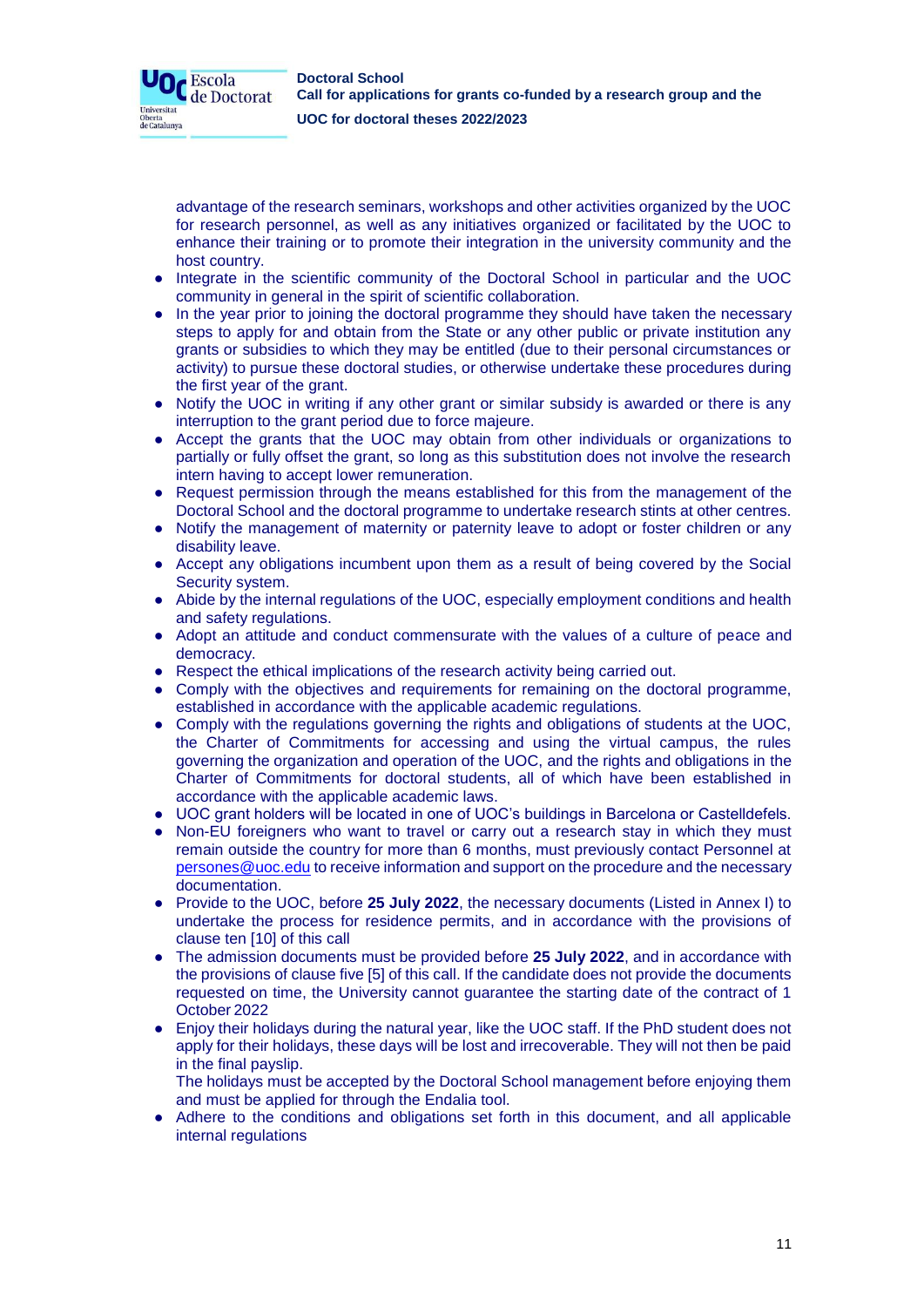

Should any of these obligations not be fulfilled, the UOC Research and Innovation Committee will be entitled to revoke the grant.

## *14. Renewal*

In order to renew the grant, the beneficiary will need to present the following documents 30 days before the end of the grant period:

- The application form for renewing the grant provided by the programme.
- An explanatory report which, in accordance with the model provided by the programme, describes the research undertaken thus far, the results obtained and, if applicable, the results of any teaching activities, collaborative RDI work or contracted RDI work carried out. If beneficiaries submit as research articles any papers or presentations that have been accepted for a congress or scientific meeting, but which have not yet been published or presented, they will need to provide a declaration of their commitment to participate in the congress or event in question.
- Updated report of the project to be carried out.

The Academic Committee of the programme will make public the criteria for renewing the UOC grants. In the event that it feels it is necessary to set any additional requirements or criteria for renewing grants, this information will be duly notified by email to the research interns affected.

In any case, the programme's Academic Committee and the UOC Research and Innovation Committee will base their decision on renewal of the contract on the doctoral student meeting the objectives set for the period in question.

Should they not meet the criteria for renewal set or fulfil their duties as described herein, the UOC Research and Innovation Committee may decide not to renew the grant.

The UOC Research and Innovation Committee will issue its decision on the renewal of grants before 31 August 2023. All applicants will be duly notified of this decision by email.

# *15. Data protection*

In fulfilment of Organic Law 3/2018, of December 5, on protection of personal data and guarantee of digital rights and of Article 13 of Regulation (EU) 2016/679 of the European Parliament and of the Council, of 27 April, on the protection of natural persons with regard to the processing of personal data and on the free movement of such data (hereinafter "GDPR"), we hereby inform the participating persons of the following aspects.

### **Data controller:**

Fundació per a Universitat Oberta de Catalunya Avinguda del Tibidabo, 39-43, Barcelona National tax ID number (NIF) G60667813

In the event of having questions about the handling of personal information, you can contact the Data Protection Officer at email address [dpd@uoc.edu.](mailto:dpd@uoc.edu)

### **Purpose of the processing:**

Your personal data will be processed with the aim of organizing, managing and resolving the present Call for grant applications for doctoral theses in doctoral programme in Society, Technology and Culture, doctoral programme in Network and Information Technologies,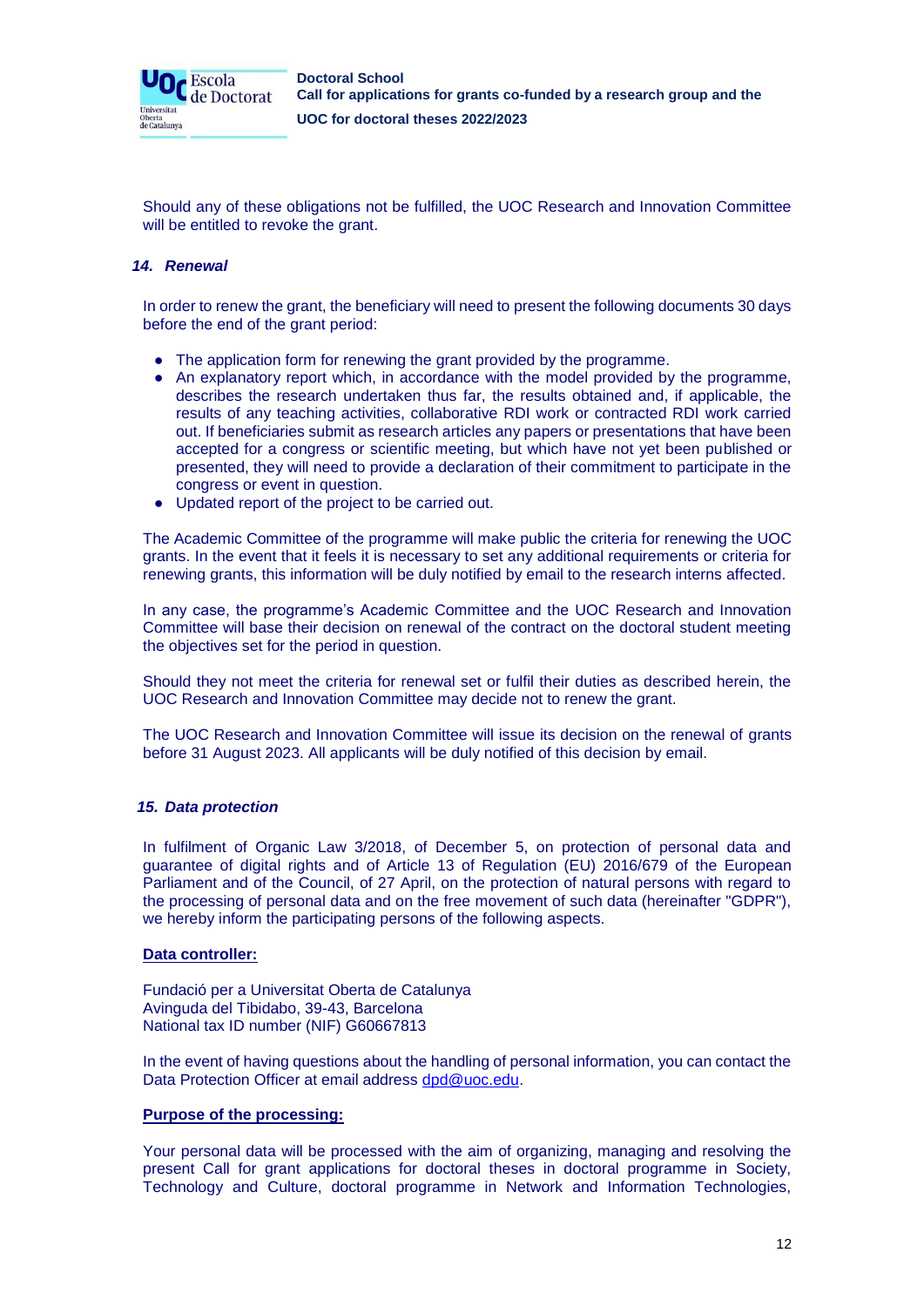

doctoral programme in Education and ICT (E-learning), doctoral programme in Humanities and Communication, and doctoral programme in Health and Psychology – 2022/2023, (hereinafter "the Activity").

Carrying out an assessment and a follow-up of the activity through statistics and satisfaction surveys related to this activity.

Publishing the first names and surnames of the people benefiting from the Activity on [the UOC's](https://seu-electronica.uoc.edu/portal/ca/seu-electronica/tramits-serveis/tauler-anuncis/index.html)  [e-Tauler website.](https://seu-electronica.uoc.edu/portal/ca/seu-electronica/tramits-serveis/tauler-anuncis/index.html)

#### **Legitimacy:**

The management of the grant, and the publication of the beneficiary persons are based on the execution of the contract (the bases of the call for the Activity).

Legitimate interest in the evaluation and the follow-up of the activity through statistics and satisfaction surveys related to this activity.

#### **Conservation terms:**

The personal data will be kept during the time for which the present call is carried out. At the end of the indicated period, the UOC will keep the personal data blocked during the period necessary to comply with the legal obligations that could generate legal responsibilities regarding the indicated purposes. When the responsibilities expire, the personal data will be permanently eliminated.

#### **Recipients:**

If necessary, the UOC will disclose the personal data you send us through this form to other third parties in order to comply with any corresponding legal obligations.

Likewise, the data provided may be transferred if this is expressly established in the rules of participation of the Activity.

The UOC has several providers that assist it in carrying out different tasks related to the processing of personal data.

#### **Rights of interested parties:**

You have the following data protection rights:

| <b>RIGHT</b>               | <b>Definition</b>                                                                                                             |
|----------------------------|-------------------------------------------------------------------------------------------------------------------------------|
| <b>Right of access</b>     | Check what personal data is held.                                                                                             |
| Right of rectification     | Modify personal data held when inaccurate.                                                                                    |
| <b>Right of opposition</b> | Request that personal data not be processed for some specific<br>purposes or not be subject to automated individual decision- |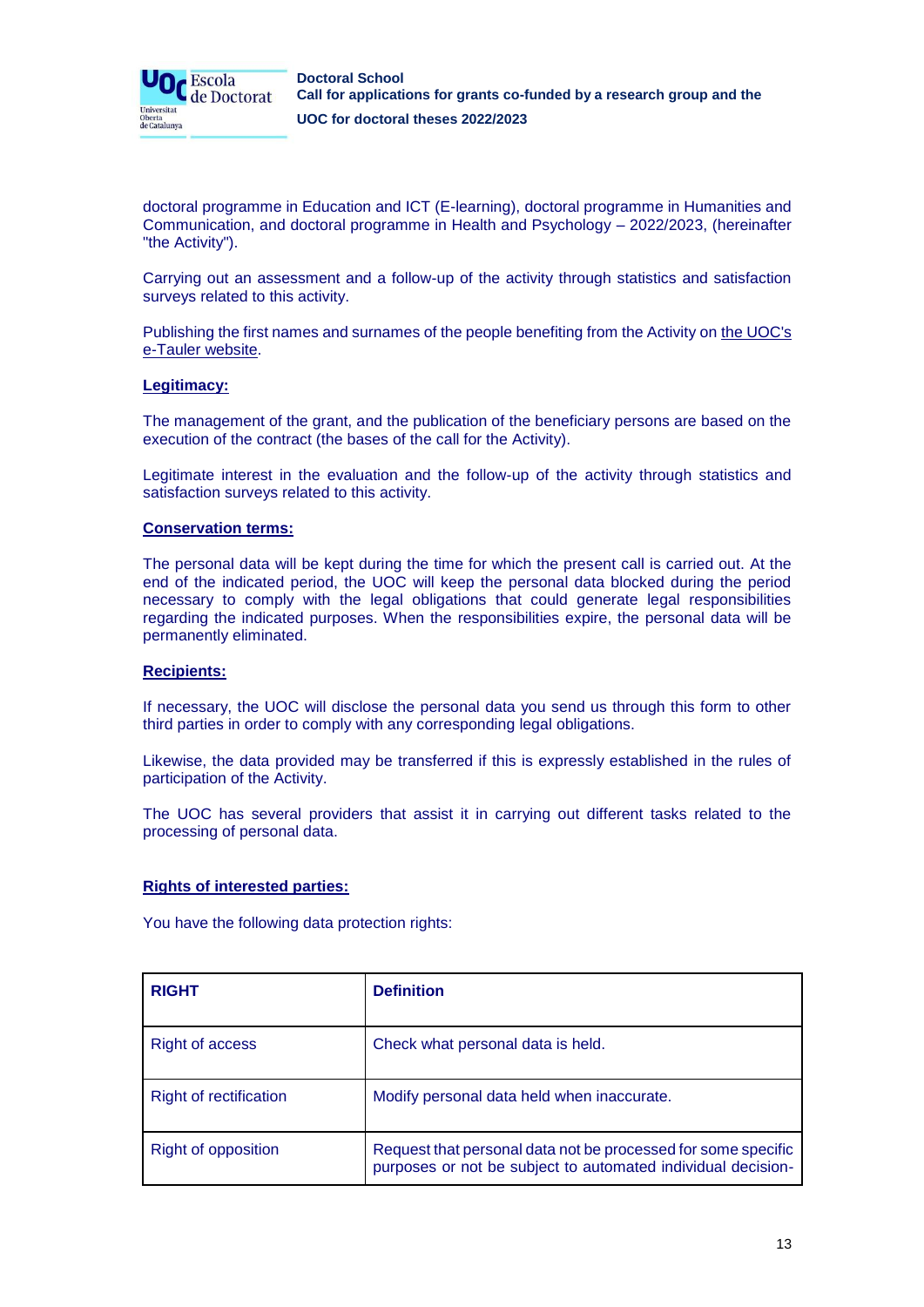

|                                                            | making, including profiling.                                                                                                                                                                                                  |
|------------------------------------------------------------|-------------------------------------------------------------------------------------------------------------------------------------------------------------------------------------------------------------------------------|
| Right of suppression                                       | Request that personal data be deleted.                                                                                                                                                                                        |
| <b>Right of limitation</b>                                 | Request that the processing of personal data be limited.                                                                                                                                                                      |
| <b>Right of portability</b>                                | Request that the information available be delivered to them in<br>a computer format.                                                                                                                                          |
| Right to lodge a complaint with<br>the competent authority | File a claim. Without prejudice to the exercising of their rights<br>before the controller, at any time they may lodge a complaint<br>with the competent authority to defend their rights through the<br>website www.aepd.es. |

To exercise such rights, send an email to [fuoc\\_pd@uoc.edu](mailto:fuoc_pd@uoc.edu) , with the reference "Data Protection". The application shall contain a copy of your identification document, as well as minimum content provided for in the applicable regulations. If the application does not meet the specified requirements, you may be required to amend it. The exercising of these rights is free, although a fee may be charged when applications are unfounded, excessive or repetitive.

#### *16. Reply to inquiries*

The UOC makes available to participants in this call an email address for inquiries regarding the conditions of participation, deadlines, and, in general, all aspects regulated in these rules: [internal\\_grants\\_ri@uoc.edu](mailto:internal_grants_ri@uoc.edu) .

#### *17. Jurisdiction*

These conditions are governed by the laws of Spain.

Any dispute or litigation arising from these rules and the grants awarded will be submitted to the courts and tribunals of the city of Barcelona. Applicants and beneficiaries waive any other jurisdiction that may apply to them.

#### Barcelona, 13 May 2022.



Signed: Marta Aymerich Martínez Vice President for Strategic Planning and Research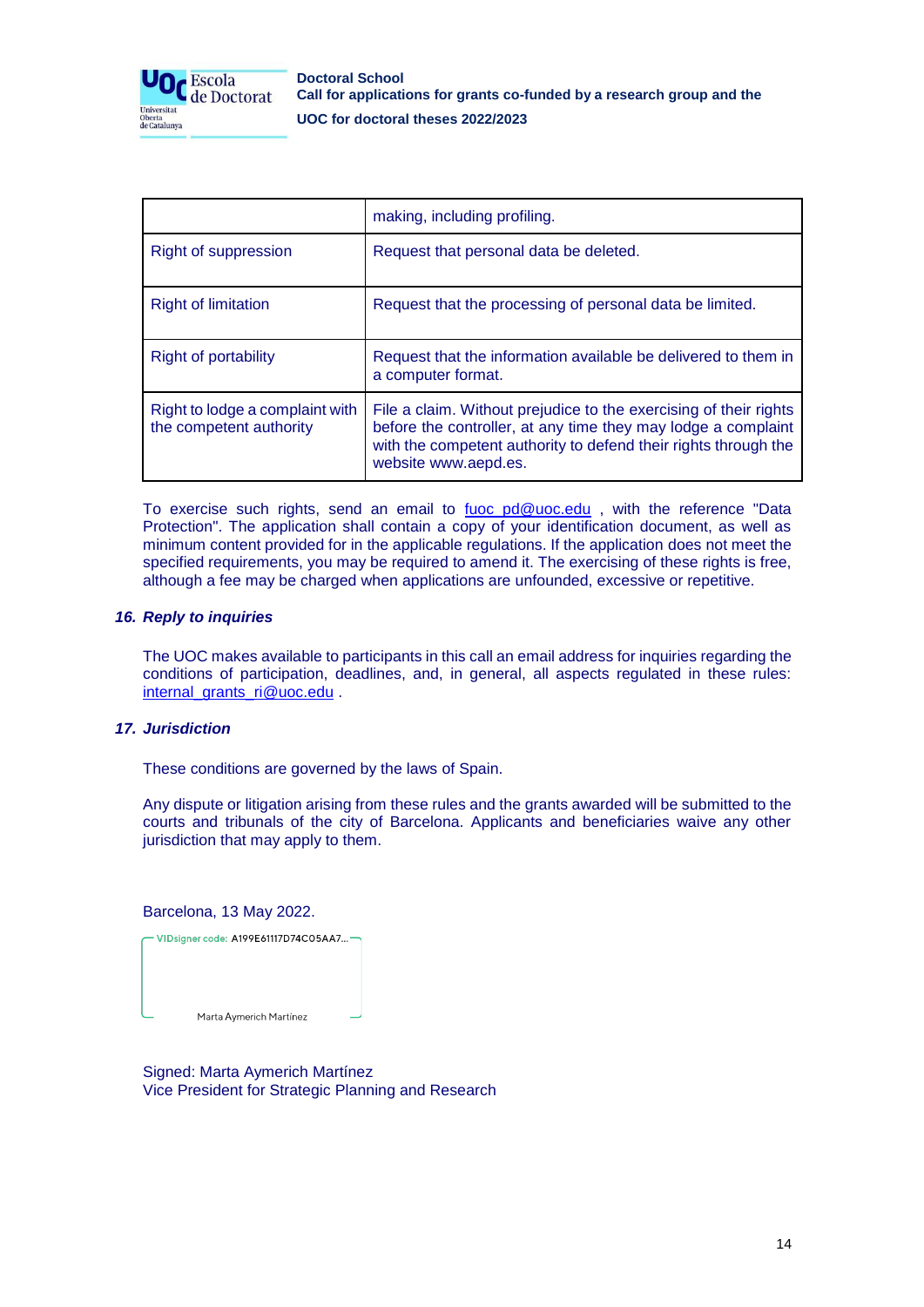

# **ANNEX I**

In order to process residency permits, the UOC must provide the Spanish Ministry with scanned copies of the following documents by **25 July 2022**:

- **Police record** from all the countries that the candidate has been resident in over the last five years. This certificate must have the Hague Apostille and be translated into Spanish by a sworn translator or at the Spanish Embassy.
- **Medical certificate** certifying that the candidate does not suffer any illness that could have a serious impact on public health, in accordance with the International Health Regulations of 2005. This certificate must be translated into Spanish by a sworn translator or at the Spanish Embassy.
- Spanish insurance history drawn up by *Ministerio de Empleo y Seguridad Social* (only applies for those who have been contracted under Spanish legislation).
- Full **passport**.(including blank pages).

In order to be admitted to the programme, the **bachelor's** and **master's degree certificates in digital format** must be provided by **25 July 2022**.

They must submit all the documents **with the legalized** master's degree, which can be submitted before 25 July 2022. The type of legalization depends on the country issuing the document; this information can be consulted on the Virtual Campus at *Procedures/For admission to a doctoral programme*.

● **Bachelor's** and **master's degree certificates**. **They must have the Hague Apostille or be legalized through diplomatic channels, as appropriate and be translated into Spanish by a sworn translator or at the Spanish Embassy**.

At the time of making the final registration the candidates must be able to prove the legal access requirements.

Candidates must bear in mind that if they wish to bring family members with them they need to present these same documents for each of them (excluding the bachelor's and master's degree certificates). **In addition, the following must be provided: marriage certificate and birth certificate for each child to be reunited. They must have the Hague Apostille or be legalized through diplomatic channels, as appropriate and be translated into Spanish by a sworn translator or at the Spanish Embassy**.

**We recommend that all those thinking about applying find out about the procedures required to obtain these documents in the corresponding countries well before the closing date.**

**Take into account that if the UOC does not have all the documents required before the stipulated date, the University cannot be held responsible if the candidate encounters delays in obtaining their visa to enter the country. With this in mind, the UOC cannot guarantee that the grant will remain available.**